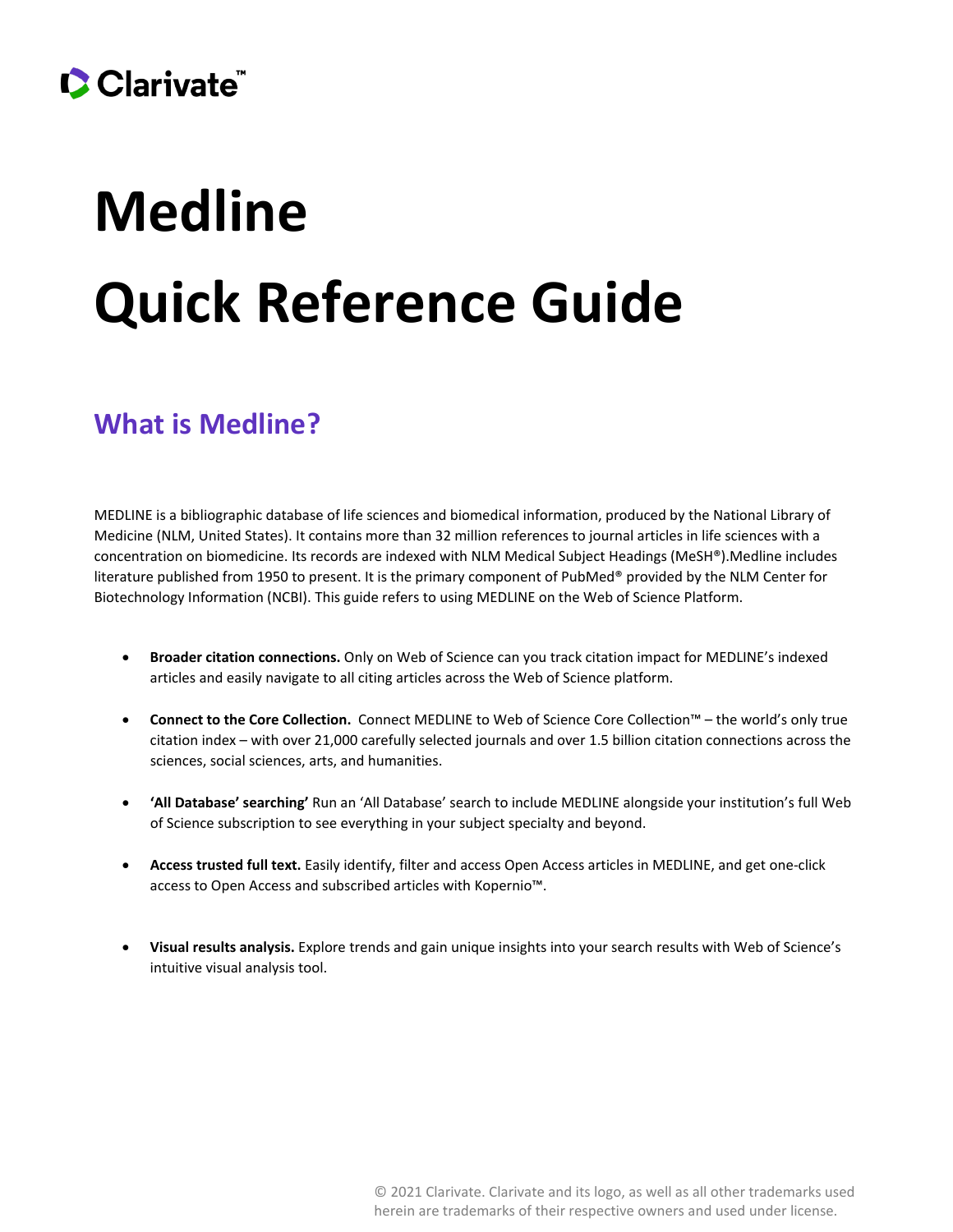

### **Basic search**

| C Clarivate                          |                                           |                     | $6\phantom{1}6$ |                                                                                               |                   | <b>Products</b><br>English $\sim$ |
|--------------------------------------|-------------------------------------------|---------------------|-----------------|-----------------------------------------------------------------------------------------------|-------------------|-----------------------------------|
| Web of Science"                      | <b>Search</b>                             | <b>Marked List</b>  | <b>History</b>  | <b>Alerts</b>                                                                                 |                   | <b>Register</b><br>Sign In $\sim$ |
|                                      |                                           |                     |                 | Discover multidisciplinary content<br>from the world's most trusted global citation database. |                   |                                   |
|                                      | Search in: MEDLINE® ~<br><b>DOCUMENTS</b> | 1                   |                 |                                                                                               |                   |                                   |
|                                      | <b>Topic</b>                              | $\overline{2}$      | $\checkmark$    | Example: Neurodegeneration                                                                    |                   |                                   |
| $\overline{\mathbf{3}}$<br>$\ominus$ | And $\sim$                                | <b>MeSH Heading</b> | $\checkmark$    | <b>Example: Clonal evolution</b>                                                              | ъ                 |                                   |
|                                      | + Add row                                 | $+$ Add date range  | Advanced Search | 4<br>5                                                                                        | X Clear<br>Search |                                   |



#### **Select a database**

Use the dropdown to select another content set on the *Web of Science*



#### **Select your search field**

Use the drop down to select your search field.



#### **Search**

Combine words and phrases to search across the source records in *MEDLINE.*



**Advanced Search**

Click to switch to Advanced Search options



#### **Add another search field**

Click **Add Row** to add additional fields.

Fields with controlled terms have an associated searchable index. Click **Thesaurus** icon located in the search bar to search the thesaurus.



#### **History**

See the list of all your previous searches on the *Web of Science*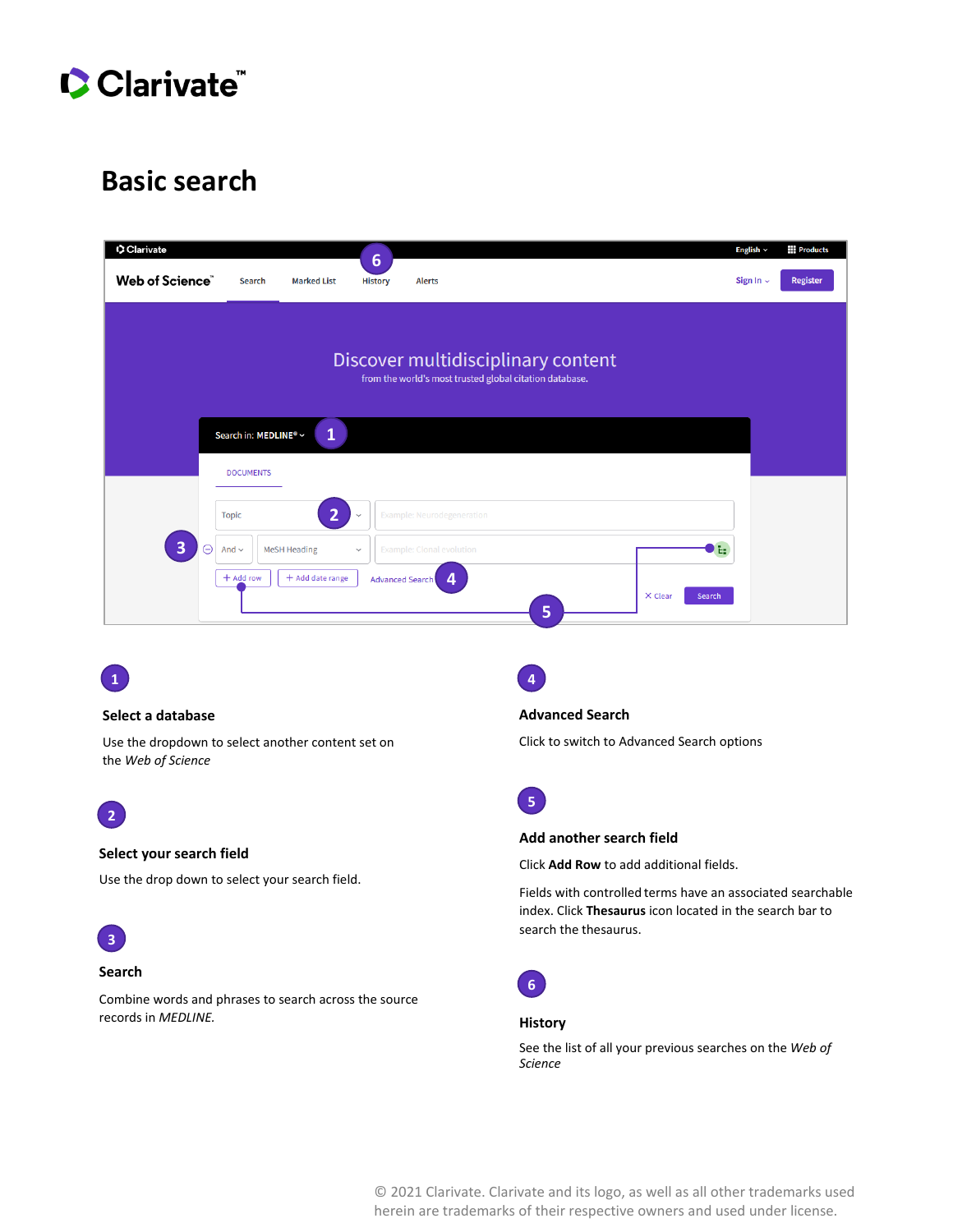# Clarivate

#### **Search operators**

- Use **AND** to find records containing all of your search terms
- Use **OR** to find records containing any of your search terms
- Use **NOT** to exclude records containing certain words from your search
- Use **NEAR/n** to find records containing all terms within a certain number of words (n) of each other (stress NEAR/3 sleep)
- Use **SAME** in an Address search to find terms in the same line of the address (Tulane SAME Chem)

#### **Wild card characters**

Use truncation for more control of the retrieval of plurals and variant spellings

- **\*** zero to many characters
- **?** one character
- **\$** zero or one character

#### **Phrase Searching**

To search exact phrases in Topic or Title searches, enclose a phrase in quotation marks. For example, the query "stress symptoms" finds records containing the exact phrase stress symptoms.

#### **Author name**

Enter the last name first, followed by a space and up to five initials.

- Use truncation and search alternative spelling to find name variants:
- Driscoll C finds Driscoll C, Driscoll CF, Driscoll Colin L W, and so on.
- Driscoll finds all authors with the last name Driscoll.

• Search variant forms of names containing particles. For example, De la Cruz F OR Delacruz F finds delaCruz, FJ, De La Cruz F, de la Cruz Fabiola N and so on.

| Did you know? | Save records to EndNote online<br>$\bullet$<br>Integrate with Publons<br>٠<br>Claim your Author Records in Web of Science<br>٠<br>Core Collection and provide author feedback<br>Save search histories and alerts<br>$\bullet$<br>Save your custom search settings<br>$\bullet$<br>Save Marked Lists | Sign In $\sim$<br>Sign In<br><b>Close Session</b> |
|---------------|------------------------------------------------------------------------------------------------------------------------------------------------------------------------------------------------------------------------------------------------------------------------------------------------------|---------------------------------------------------|
|               | Web of Science"<br><b>Marked List</b><br><b>Search</b><br><b>Alerts</b><br><b>History</b>                                                                                                                                                                                                            | Sign In $\sim$<br>Register                        |
|               | Discover multidisciplinary content<br>from the world's most trusted global citation database.                                                                                                                                                                                                        |                                                   |
|               | Search in: MEDLINE® ~                                                                                                                                                                                                                                                                                |                                                   |
|               | <b>DOCUMENTS</b>                                                                                                                                                                                                                                                                                     |                                                   |
|               | "colorectal cancer"<br><b>Topic</b><br>$\checkmark$<br>Θ<br><b>MeSH Major Topics</b><br>And $\sim$<br>Example: Follicular Cyst/congenital<br>$\checkmark$                                                                                                                                            | $\times$                                          |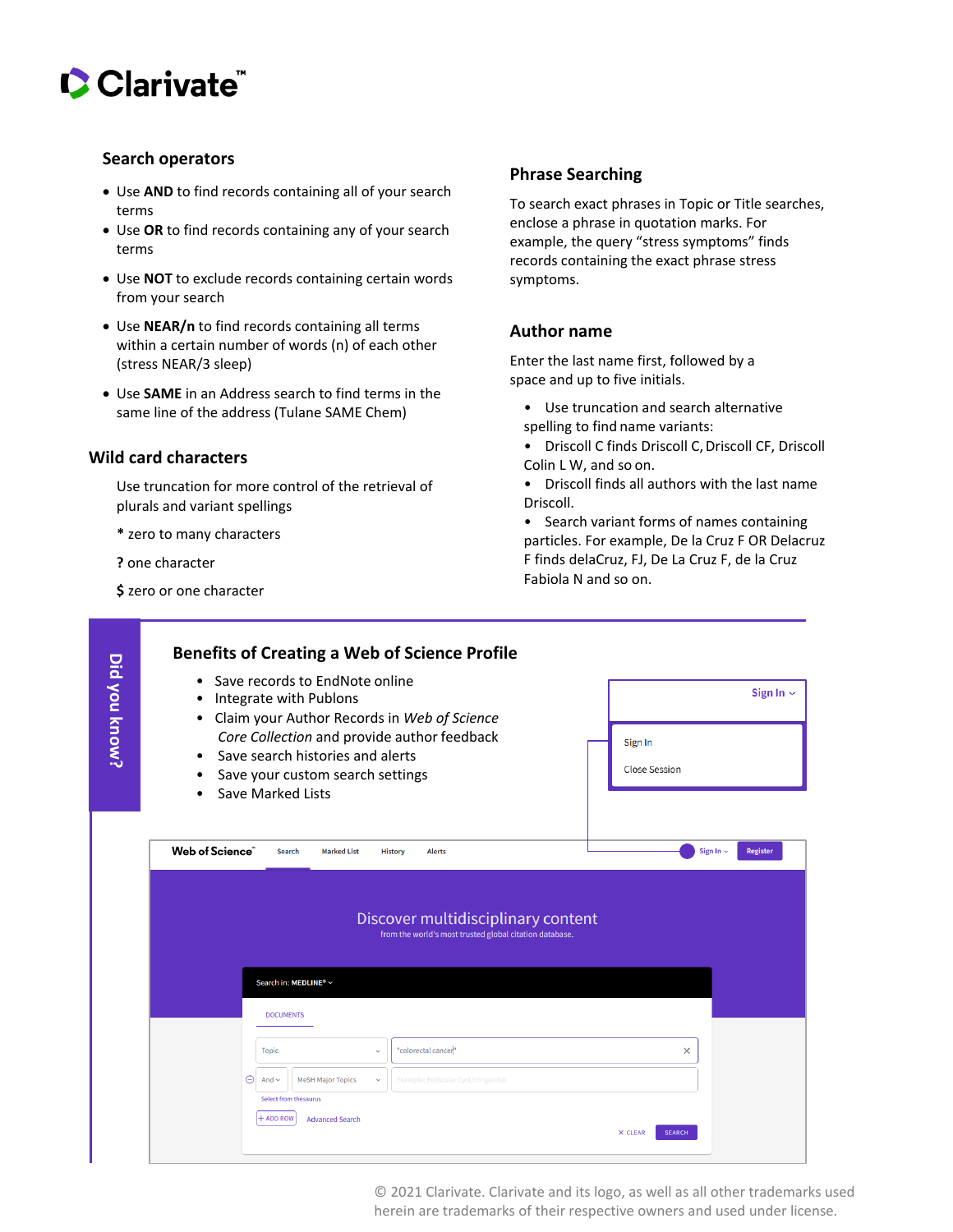

# **Search Results**

| 2,658 results from MEDLINE® for:                                                                                                     | $\overline{2}$                                 |                                                                                                                                                                                                                                                                                               |                                                                                                                                                                                                                                                                                                                                                                                                                                                                          |                        |                                                               |
|--------------------------------------------------------------------------------------------------------------------------------------|------------------------------------------------|-----------------------------------------------------------------------------------------------------------------------------------------------------------------------------------------------------------------------------------------------------------------------------------------------|--------------------------------------------------------------------------------------------------------------------------------------------------------------------------------------------------------------------------------------------------------------------------------------------------------------------------------------------------------------------------------------------------------------------------------------------------------------------------|------------------------|---------------------------------------------------------------|
|                                                                                                                                      |                                                | Q "colorectal cancer" (Topic) and (Digestive System Surgical Procedures) (MeSH Major Topics)                                                                                                                                                                                                  |                                                                                                                                                                                                                                                                                                                                                                                                                                                                          | <b>ANALYZE RESULTS</b> | <b>ACREATE ALERT</b>                                          |
| o Copy query link (<br><b>PUBLICATIONS</b>                                                                                           | YOU MAY ALSO LIKE New                          |                                                                                                                                                                                                                                                                                               |                                                                                                                                                                                                                                                                                                                                                                                                                                                                          |                        |                                                               |
| <b>Refine results</b>                                                                                                                |                                                | <b>ADD TO MARKED LIST</b><br>$\boxed{\square}$ 0/2,658<br>EXPORT V                                                                                                                                                                                                                            | 5<br>З                                                                                                                                                                                                                                                                                                                                                                                                                                                                   | Relevance ~            | $1\,$<br>of $54$ >                                            |
| Search within results for                                                                                                            | Q                                              |                                                                                                                                                                                                                                                                                               |                                                                                                                                                                                                                                                                                                                                                                                                                                                                          |                        |                                                               |
| <b>Quick Filters</b><br>P Highly Cited Papers<br>Review Articles New<br>п<br><b>a</b> Open Access<br>□<br>□ <b>■</b> Associated Data | 25<br>378<br>683<br>6                          | <b>Colorectal Cancer Screening.</b><br>Moore, Jesse Samuel and Aulet, Tess Hannah<br>2017-Jun   The Surgical Clinics Of North America<br>Gs-F-x Full Text at Publisher                                                                                                                        | This article highlights the importance of colorectal cancer screening in the prevention and early detection of colorectal cancer<br>Early detection of colorectal cancer is associated with reduced mortality. There are a variety of screening procedures for<br>colorectal cancer, which are variable in technique and effectiveness. Engaging patients to participate i  Show more<br><b>Analyze Results</b><br>2,658 publications selected from MEDLINE <sup>®</sup> |                        | 17<br><b>Citations</b><br>79<br>References<br>Related records |
| <b>Publication Years</b><br>$\Box$ 2021<br>$\Box$ 2020<br>$\Box$ 2019<br>$\Box$ 2018<br>$\Box$ 2017<br>See all                       | $\checkmark$<br>20<br>109<br>142<br>146<br>125 | $\Box$ 2 Colonoscopic screening and follo<br>Wan, Jun; Zhang, Zi-Qi; (); Wu, Ben-Yan<br>2002-Apr   World Journal Of Gastroenterol<br>AIM: To improve the prevention and treatn<br>colonoscopy in clinical screening and follo<br>METHODS: Clinical screening of colonosco<br>0.0.0<br>$Qs-FX$ | <b>MeSH Headings</b><br>6<br>Sort by<br>Showe<br>Minimum record count:<br>Results count -<br>$25 -$<br>$\sim$<br>Female<br>$\frac{1.776}{\text{reacha}}$<br>Visualization: TreeMap Chart<br>Number of results: 10<br>View Record<br>$2,640$<br>Humans<br>$1,776$<br>Female                                                                                                                                                                                               | 1,439<br>\ged          | <b>E DOWNLOAD</b><br>$1,328$<br>Colonoscopy                   |
| <b>Publication Type</b>                                                                                                              | $\checkmark$                                   | $\Box$ 3 The incidence of post-colonoscol<br>colonoscopy database.                                                                                                                                                                                                                            | 1,765                                                                                                                                                                                                                                                                                                                                                                                                                                                                    |                        |                                                               |

Click the article title to move to the full record. Links to full text may also be available (subscription required).

# **2**

#### **Results**

Click **Copy query link** to send your search query to someone else. Click **Create Alert** to save this search statement as a search alert.



#### **Sort results - Relevance**

By Publication Date, Times Cited, Usage Count, Recently Added, Source, First Author or Conference name.



#### **Refine your results**

Use Refine Results to mine your full set of results to find Open Access articles, top Major Concepts, Publication Years, and more. Click **See All** to see the complete list of fields.

**5**

#### **Export search results**

Export to bibliographic management tools like *EndNote*, save as text, email, or add up to 50,000 to a Marked List. Save up to 50 Marked Lists containing up to 50,000 records per list.



#### **Analyze Results**

Click **Analyze Results** to analyze results by MeSH Headings, MeSH Qualifyers, Authors, Journals, Languages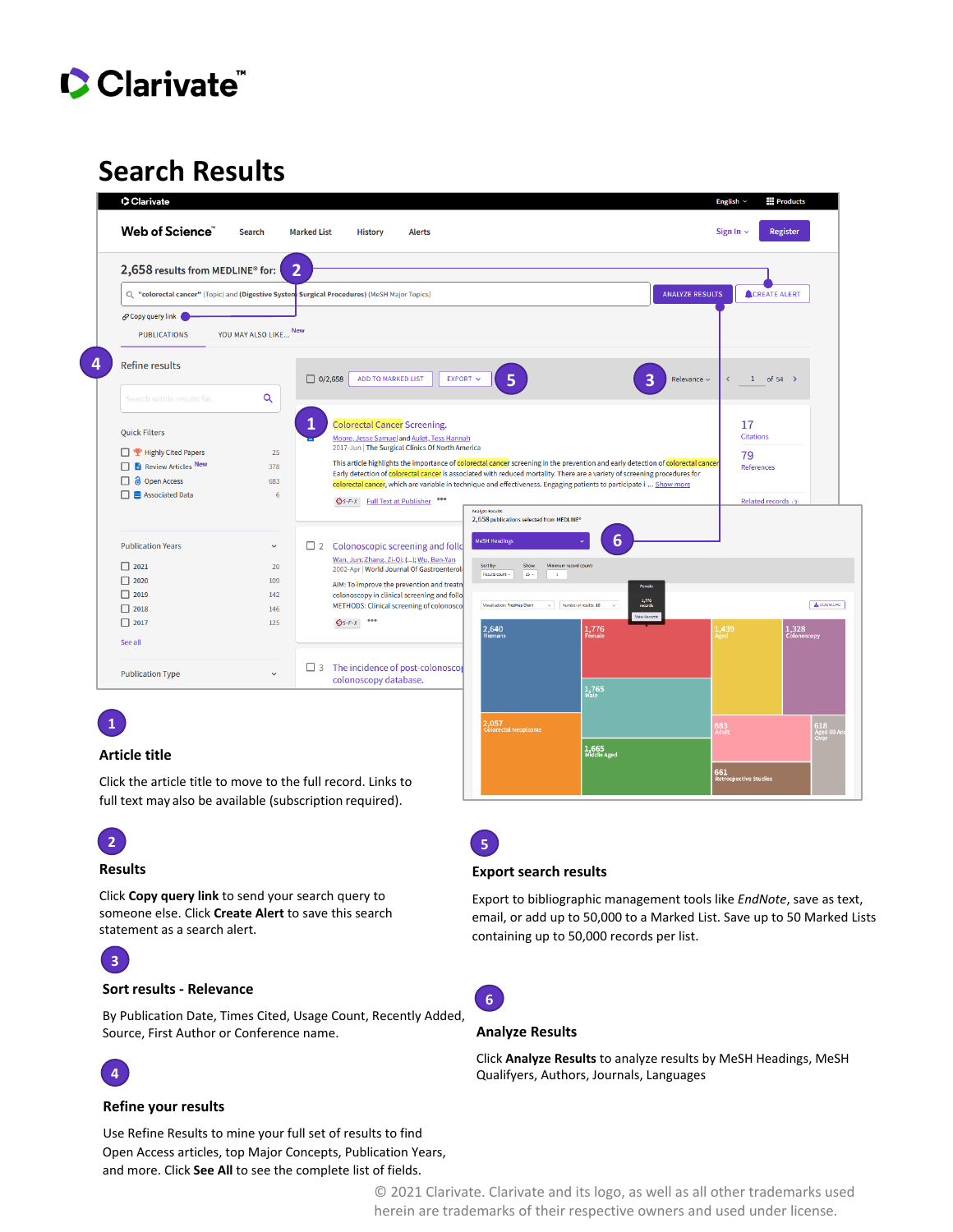

**Full Record** Times cited: number of times a paper was cited by<br>WoS Core Collection & other Clarivate databases

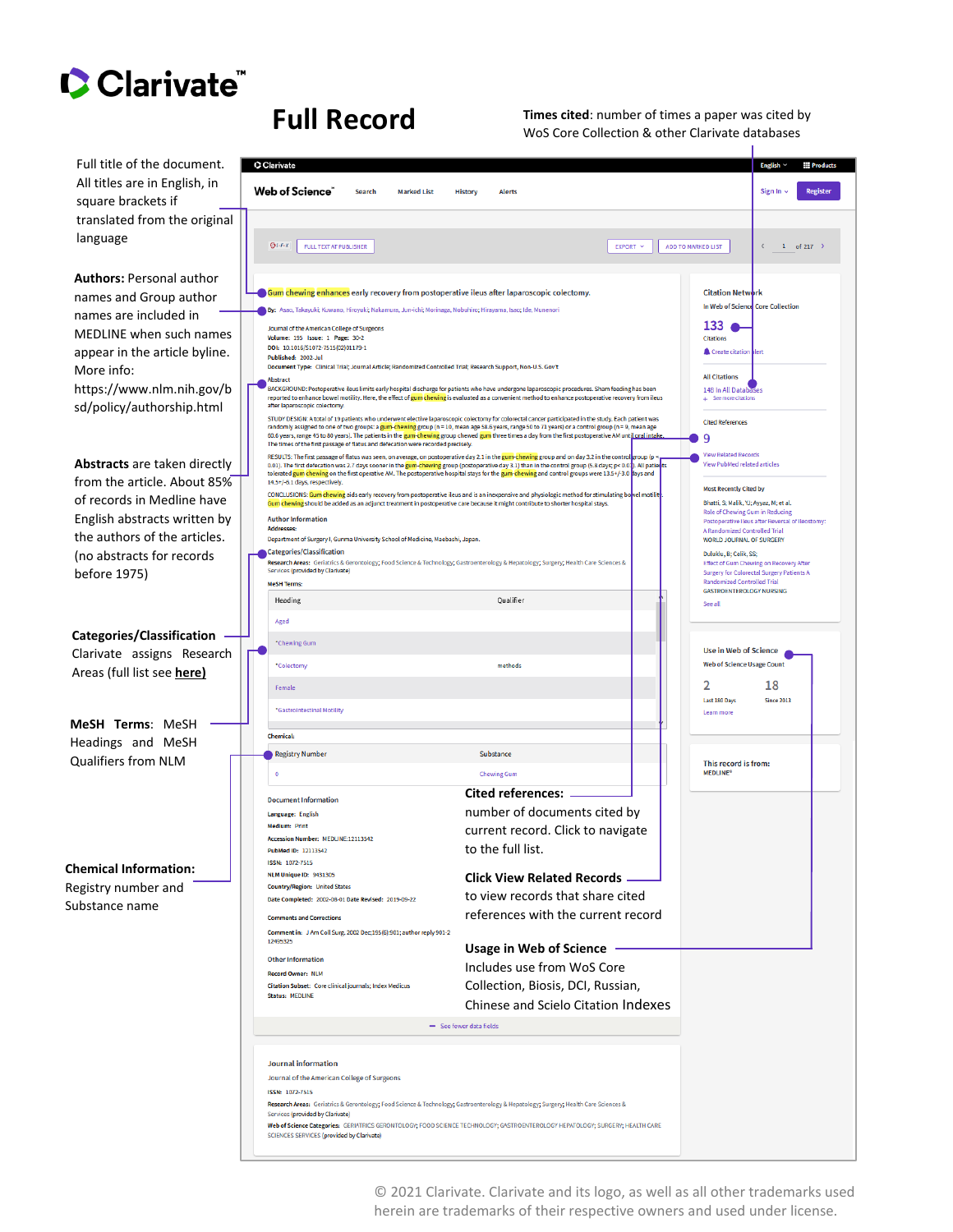# Clarivate

## **Advanced Search**



Click **Add to Search** button to use **History** items to build your Search